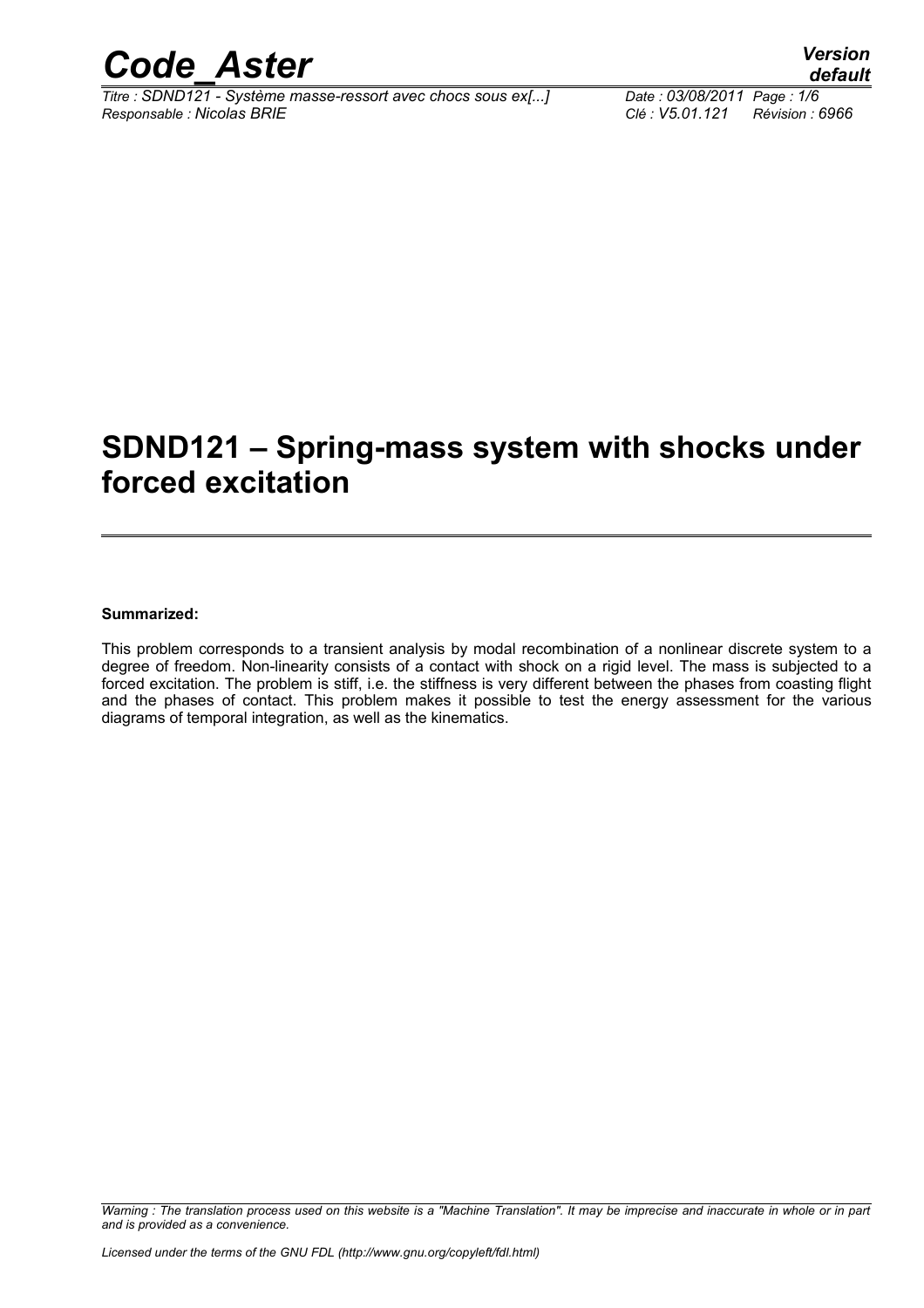*Titre : SDND121 - Système masse-ressort avec chocs sous ex[...] Date : 03/08/2011 Page : 2/6 Responsable : Nicolas BRIE Clé : V5.01.121 Révision : 6966*

## **1 Problem of reference**

### **1.1 Geometry**

the structure is a rigid shoe modelled by only one node. The shoe is provided with a come out from recall. It is subjected to a harmonic external force  $F_{ext}(t)=a\sin(2\pi f t)$ . It carries a condition of normal shock against a rigid plane, treated by penalization.



#### **Appear 1.1-a: Geometry**

### **1.2 Properties of the materials**

Properties of structure: *m*=156 *kg*  $k_{\text{rapped}} = 2 \cdot 10^6 \, \text{N/m}$ 

Properties of the thrust of shock:

 $k_{choc}$  = 10<sup>10</sup> *N* /*m*  $c_{\text{choc}} = 0$  *Ns*  $/m$  $jeu_{choc} = 1$  mm

### **1.3 Initial conditions, in extreme cases and loading**

the shoe leaves with null initial conditions:  $x_0 = x_{t=0} = 0$  and  $\dot{x}_0 = \dot{x}_{t=0} = 0$ . It moves in only one direction. The external force is sinusoidal:  $\,F_{\textit{ext}}(t)\!=\!Fa\!\cdot\!\sin\left(2\,\pi\,f\,t\right)$  , with  $\,Fa\!=\!3\!\cdot\!10^3N\,$  and  $\,f\!=\!5\,Hz$  .

*Warning : The translation process used on this website is a "Machine Translation". It may be imprecise and inaccurate in whole or in part and is provided as a convenience.*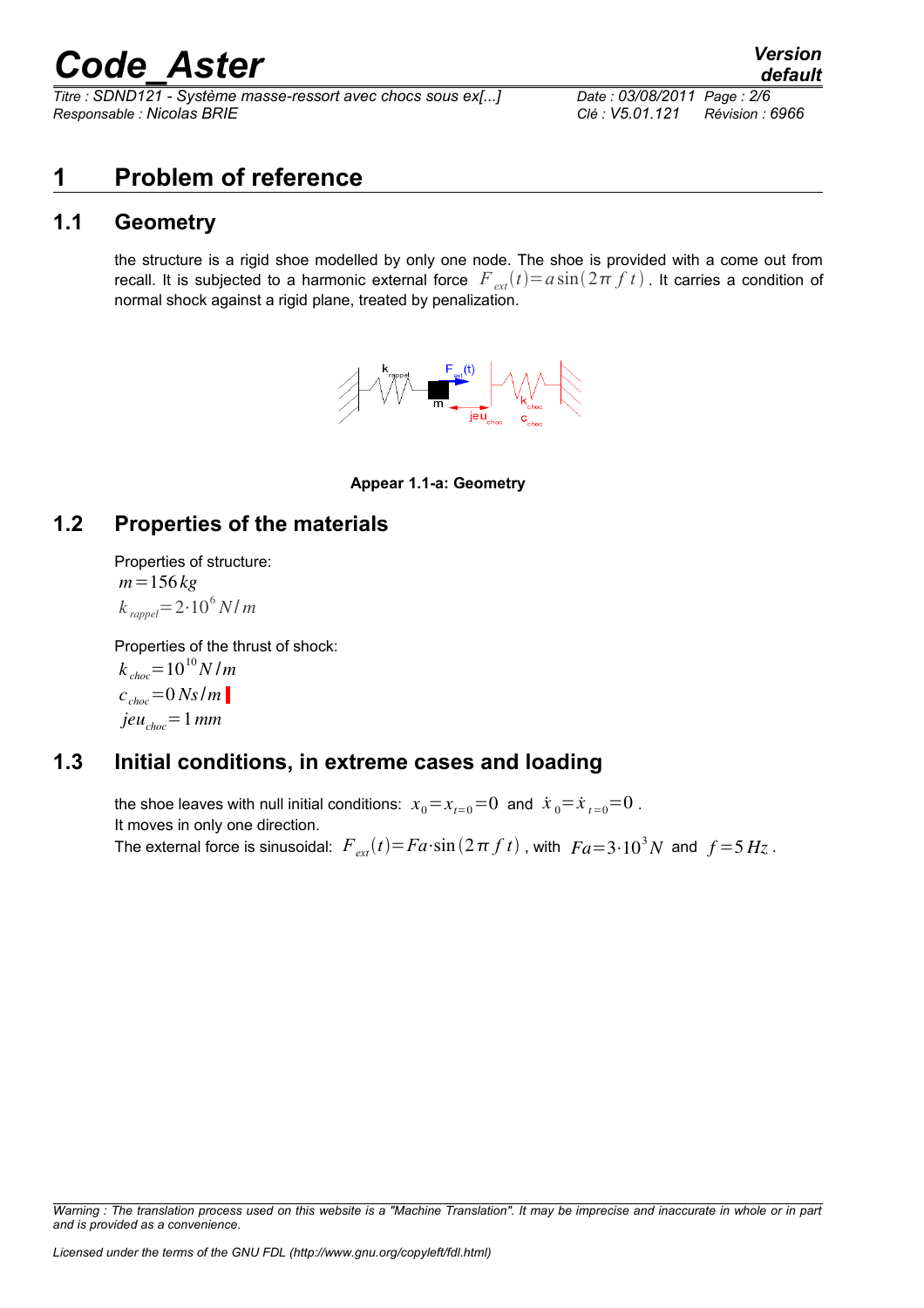*Titre : SDND121 - Système masse-ressort avec chocs sous ex[...] Date : 03/08/2011 Page : 3/6 Responsable : Nicolas BRIE Clé : V5.01.121 Révision : 6966*

### **2 Reference solution**

### **2.1 Method of calculating used for the reference solution**

During a phase of coasting flight, the equation of motion is written  $m\ddot{x}+k_{range}x=F_{ext}(t)$ . Taking into account the sinusoidal form of  $F_{ext}(t)$ , this equation admits an analytical solution. One can calculate numerically, with an accuracy as large as one wants, the time  $t_{\text{in}}$  of entry in the contact, checking  $x(t_{\text{in}})=jeu_{\text{choc}}$ .

One is then in a phase of contact, whose equation is  $m\ddot{x}+c_{choc}\dot{x}+(k_{\text{rapped}}+k_{\text{choc}})x=F_{ext}(t)$ . There exists an analytical solution there too. With the boundary conditions resulting from the time of contact, one can calculate numerically the time  $|t|_{\text{out}}$  of output of the contact.

While proceeding thus repeatedly, one obtains the total solution of the problem.

Note: the analytical formulas here are not given. The files containing the formulas and making it possible to calculate the total solution are joined with the command file.

### **2.2 Results of reference**

One tests the energy assessment, the adequacy between the forces of contact and the kinematics, as well as the kinematics.

For the energy assessment, one calculates the energies kinetic $E_i^{cin} = \frac{1}{2}$  $\frac{1}{2}m\,\dot{x}^{\,2}_{i}$ , potential

$$
E_i^{pot} = \frac{1}{2} k_{\text{rapped}} x_i^2
$$
, of shock  $E_i^{choc} = \frac{1}{2} k_{choc} p_i^2$  (*p* is the penetration; this statement is valid only if

there is no damping of shock), not injected by the external force  $|E_i^{inj}\!=\!\sum_{j=1}$ *i f j*  $\int_{j}^{ext} \dot{x}$ <sub> $j+\delta\frac{1}{2}$ </sub> 2  $\Delta t$  (with  $\delta=1$ 

for the diagram of Eulerian,  $\delta=0$  for the diagram of the central differences). Total energy is obtained  $E_i^{tot} = E_i^{cin} + E_i^{pot} + E_i^{choc}$ . One calculates finally the total error on the energy assessment by

$$
error_{\text{global}}^{\text{énergie}} = \sqrt{\frac{\sum_{i} \left( E_i^{\text{tot}} - E_i^{\text{inj}} \right)^2}{\sum_{i} \left( E_i^{\text{inj}} \right)^2}}, \text{ which is worth 0 ideally.}
$$

For the adequacy between the forces of contact and the kinematics, one calculates the quantity

$$
error_{\text{global}}^{force} = \sqrt{\frac{\sum_{i} \left( F_{i}^{choc} - k_{choc} p_{i} \right)^{2}}{\sum_{i} \left( k_{choc} p_{i} \right)^{2}}}, \text{ which is worth 0 ideally.}
$$

For the kinematics, one compares calculated times of entry and output of contact, at analytical times.

### **2.3 Uncertainty on the solution**

the solution is analytical per pieces. Times of entry and output of contact are numerically given with  $10^{-9}$ *s* near.

*Warning : The translation process used on this website is a "Machine Translation". It may be imprecise and inaccurate in whole or in part and is provided as a convenience.*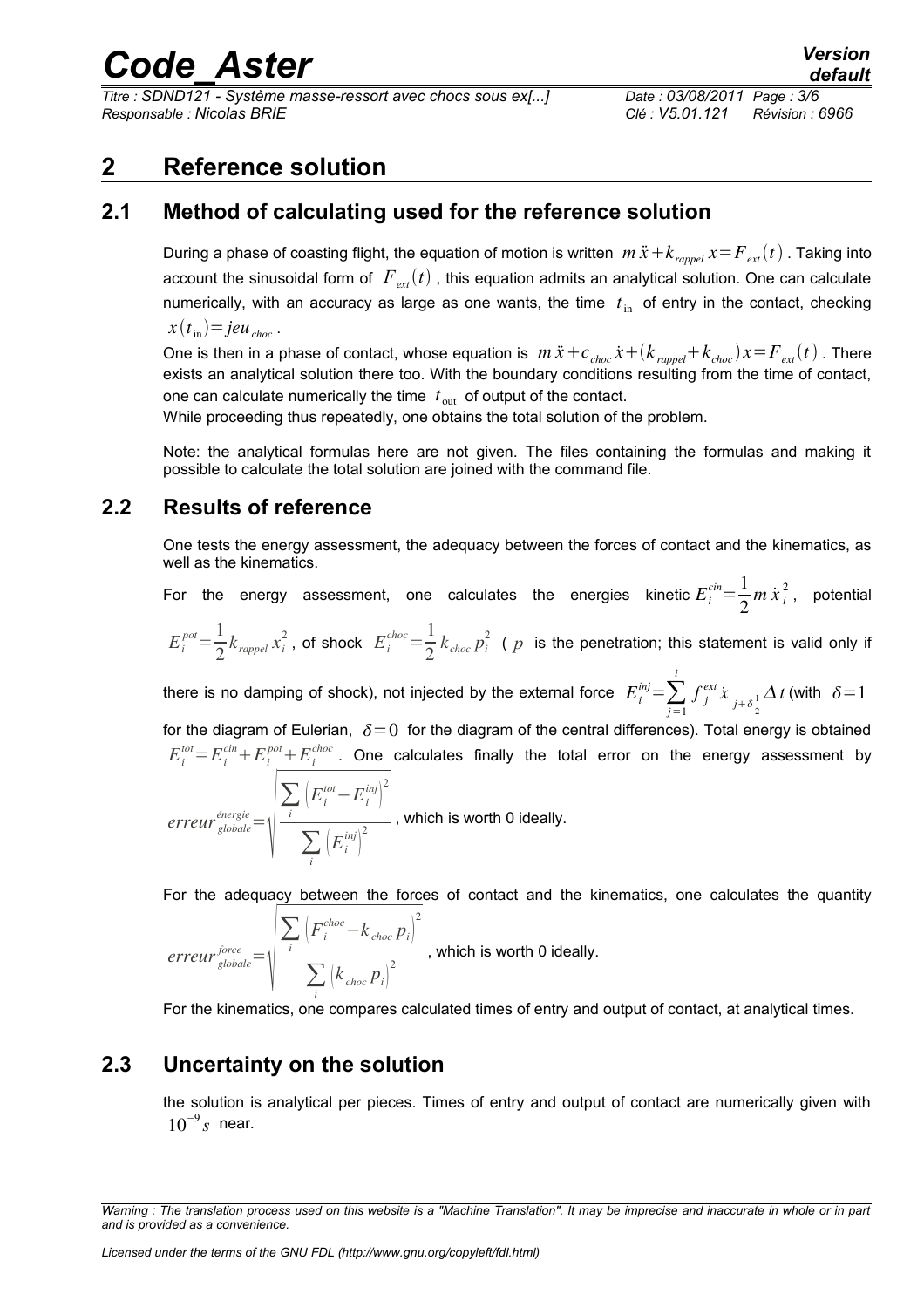*Titre : SDND121 - Système masse-ressort avec chocs sous ex[...] Date : 03/08/2011 Page : 4/6 Responsable : Nicolas BRIE Clé : V5.01.121 Révision : 6966*

### **3 Modelization**

### **3.1 Characteristics of the modelization**

the shoe is modelled by a mesh with a node (of type POI1), located at rest in  $Q=(0,0,0)$ . The obstacle is of type "PLAN Z". Not to have a shock with the symmetric plane, one shifts sufficiently the center of the two planes:  $ORIGOBST= (-0.5, 0. , 0. )$ . As real clearance between the shoe and the plane of right must be of  $1mm$ , an artificial clearance JEU=  $(0.5+)$ eu choc) is used.



#### **Appear 3.1-a: Modelled geometry**

temporal integration is carried out over a period  $T=4s$  either with the diagram of Eulerian, or with the diagram of the central differences ("ADAPT\_ORDRE2" that one forces with time step constant thanks to parameters COEF\_MULT\_PAS=1.0, COEF\_DIVI\_PAS=1.0). The problem is stiff (the ratio of the stiffness between the phases of coasting flight and contact is about 5000), one is thus brought to use one time step very weak being worth  $\Delta t = 4 \cdot 10^{-6} s$  .

One carries out also a computation with "ADAPT\_ORDRE2" with indeed variable step, of which the goal is not the accuracy, but simply the checking of the adequacy between the forces of contact and the kinematics.

### **3.2 Characteristics of the mesh**

The mesh consists of a single node and a single mesh of the type POI1.

### **3.3 Quantities tested and Energy assessment**

#### **3.3.1 results and kinematics**

In the following tables, one gives the error values de l' on energy and a few times of input/output of contact.

• Diagram of Eulerian:

*Warning : The translation process used on this website is a "Machine Translation". It may be imprecise and inaccurate in whole or in part and is provided as a convenience.*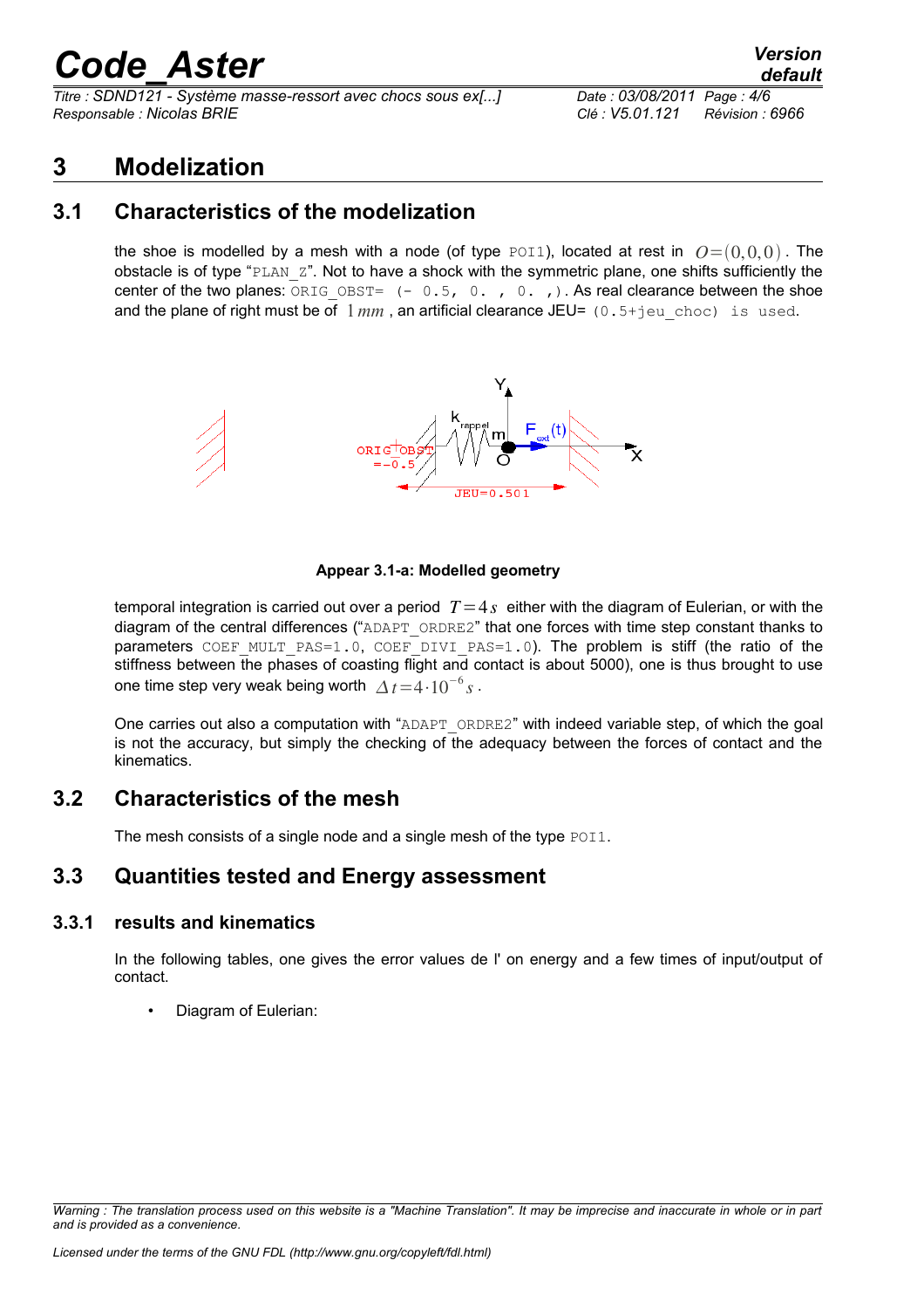*Titre : SDND121 - Système masse-ressort avec chocs sous ex[...] Date : 03/08/2011 Page : 5/6 Responsable : Nicolas BRIE Clé : V5.01.121 Révision : 6966*

| Values                        | Reference          | Aster           | Tolerance   |
|-------------------------------|--------------------|-----------------|-------------|
| $error_{globale}^{énergie}$   | 0 J                | $0.092$ J       | $0.1$ J     |
| 1st entry of contact<br>(S)   | 2.4867876 E-02 S   | 2.4868 E-02 S   | $1.2E-5S$   |
| 1st output of<br>contact (S)  | 2.5260518 E-02 S   | 2.5264 E-02 S   | $1.2E - 5S$ |
| last entry of contact<br>(S)  | 3.886525493 E+00 S | 3.886528 E+00 S | $1.2E-5S$   |
| last output of<br>contact (S) | 3.886916559 E+00 S | 3.886916 E+00 S | $1.2E-5S$   |

#### **Table 4.1-1: Results for the diagram of Eulerian**

• Diagram of the central differences:

| Values                        | Reference          | Aster           | Tolerance   |
|-------------------------------|--------------------|-----------------|-------------|
| $error_{global}^{énergie}$    | 0 J                | $0.063$ J       | $0.1$ J     |
| 1st entry of contact<br>(S)   | 2.4867876 E-02 S   | 2.4868 E-02 S   | $1.2E - 5S$ |
| 1st output of<br>contact (S)  | 2.5260518 E-02 S   | 2.5264 E-02 S   | $1.2E - 5S$ |
| last entry of contact<br>'S)  | 3.886525493 E+00 S | 3.886528 E+00 S | $1.2E - 5S$ |
| last output of<br>contact (S) | 3.886916559 E+00 S | 3.886916 E+00 S | $1.2E - 5S$ |

**Table 4.1-2: Results for the diagram of the central differences**

### **3.3.2 Adequacy between force of contact and kinematical**

| /alue                      | Reference | Aster       | olerance          |
|----------------------------|-----------|-------------|-------------------|
| force<br>erreur<br>globale | N         | 2.22 E-10 N | ∓-8 N<br><b>F</b> |

**Table 4.2-1: Results for the adequacy between force of contact and kinematical**

*Warning : The translation process used on this website is a "Machine Translation". It may be imprecise and inaccurate in whole or in part and is provided as a convenience.*